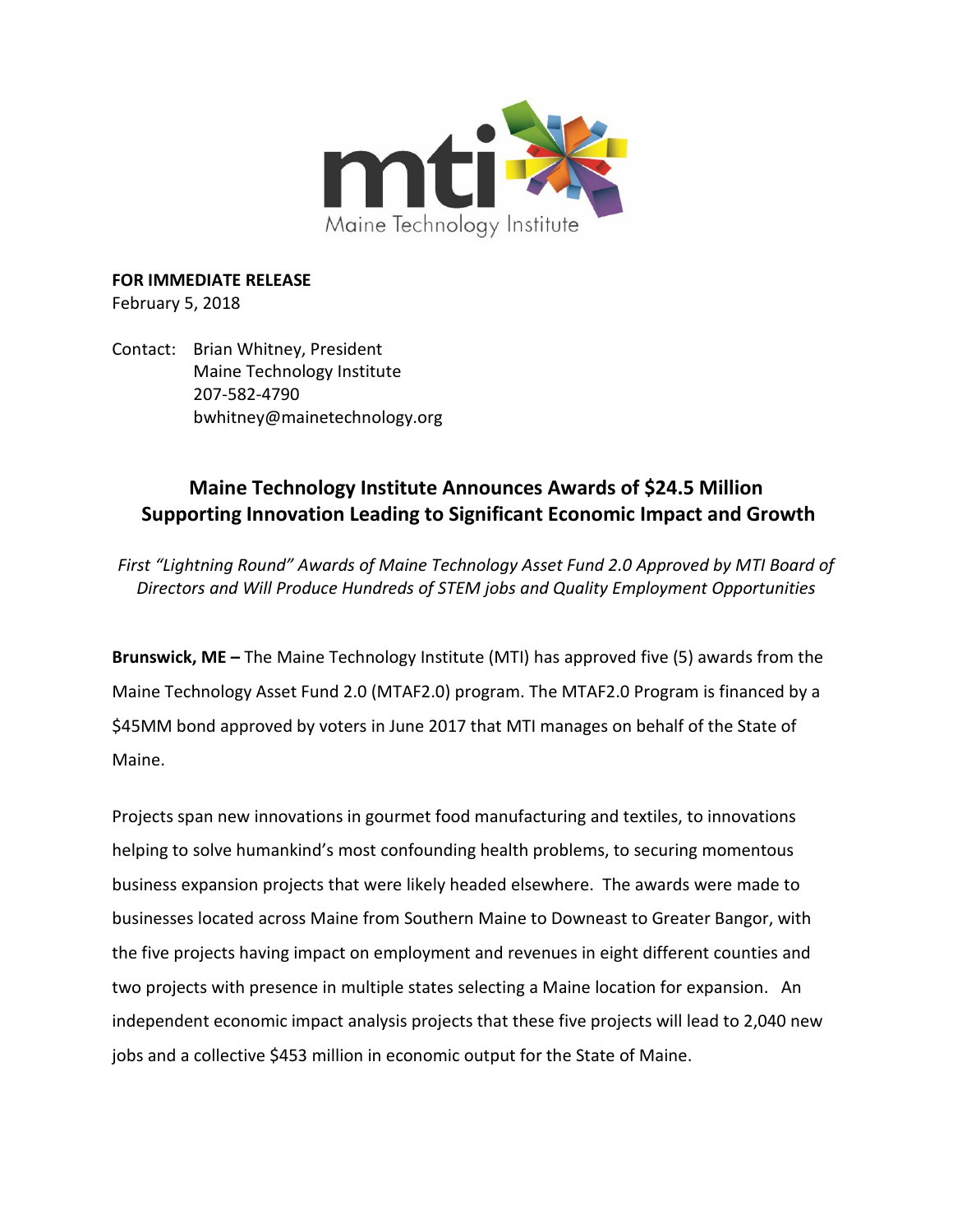## **Summary of awards:**

**Vets First Choice Award Amount: \$9,000,000** Portland Total Project Cost: \$20,000,000 Contact: Andrew Wilson (917) 607-6601

Vets First Choice plans to build a new corporate facility on the peninsula in Portland, Maine. This multi-million-dollar project will include an automated fulfillment center, state-of-the-art specialty pharmacy, and a world-class science, technology, engineering and math center. This major expansion will create hundreds of high-quality jobs in Maine. Vets First Choice has formed a strategic collaboration with the University of New England College of Pharmacy for residency, training and development programs. Vets First Choice is a leading provider of technologyenabled healthcare services for companion and equine veterinary practitioners. Founded in 2010, the company partners with veterinarians to create insight into gaps in patient care and offers professionalized pro-active prescription management to drive client engagement and improve compliance.

| C & L Aerospace Holdings, LLC       | Award Amount                    | \$2,634,500 |
|-------------------------------------|---------------------------------|-------------|
| Bangor                              | Total Project Cost: \$5,669,000 |             |
| Contact: Pat Lemieux (207) 217 6147 |                                 |             |

C&L Aviation Group plans to increase its technical capabilities, including product development that will lead to additional on-site manufacturing and aircraft modifications. The resulting products and capabilities will spur additional growth in the aviation market for C&L, while also generating many additional jobs at the Bangor headquarters. Specifically, the funds from this grant will be allocated to expand the current facility with the purchase of necessary equipment to support the increased engineering and production efforts. Company revenue is expected to grow 50% over the next three years.

Kittery **The Cost of Total Project Cost: \$300,000** Total Project Cost: \$300,000 Contact: Jennifer Scism (207) 451-9060

**Good To-Go LLC** Award Amount: \$150,000

Good To-Go has been creating and manufacturing gourmet dehydrated meals in Maine since 2014. Over the last year, they've realized their major bottle-neck was their inability to package their product efficiently. They could cook enough meals, but just couldn't get them in the bags fast enough. They are now solving that problem by building on to their facility a USDA compliant packaging room which will house a semi-automated filler/bagging machine. This will increase Good To-Go's packaging capacity by 300% enabling them to meet consumer demand while increasing sales. Four years ago, it was just the two founders, Jen and David, today they have 15 staff and growing.

**Hyperlite Mountain Gear** Award Amount: \$177,670 Biddeford Total Project Cost: \$355,341 Contact: Dan St. Pierre (800) 464-9208

Hyperlite Mountain Gear, based in Biddeford, is a manufacturer of 100% USA-made ultralight outdoor equipment. Using high-tech material technologies and designs, they are allowing a wide range of hardcore outdoor adventurers to weekend outdoor enthusiasts increase their performance, efficiency and enjoyment in the outdoors. The company's MTAF 2.0 award is for a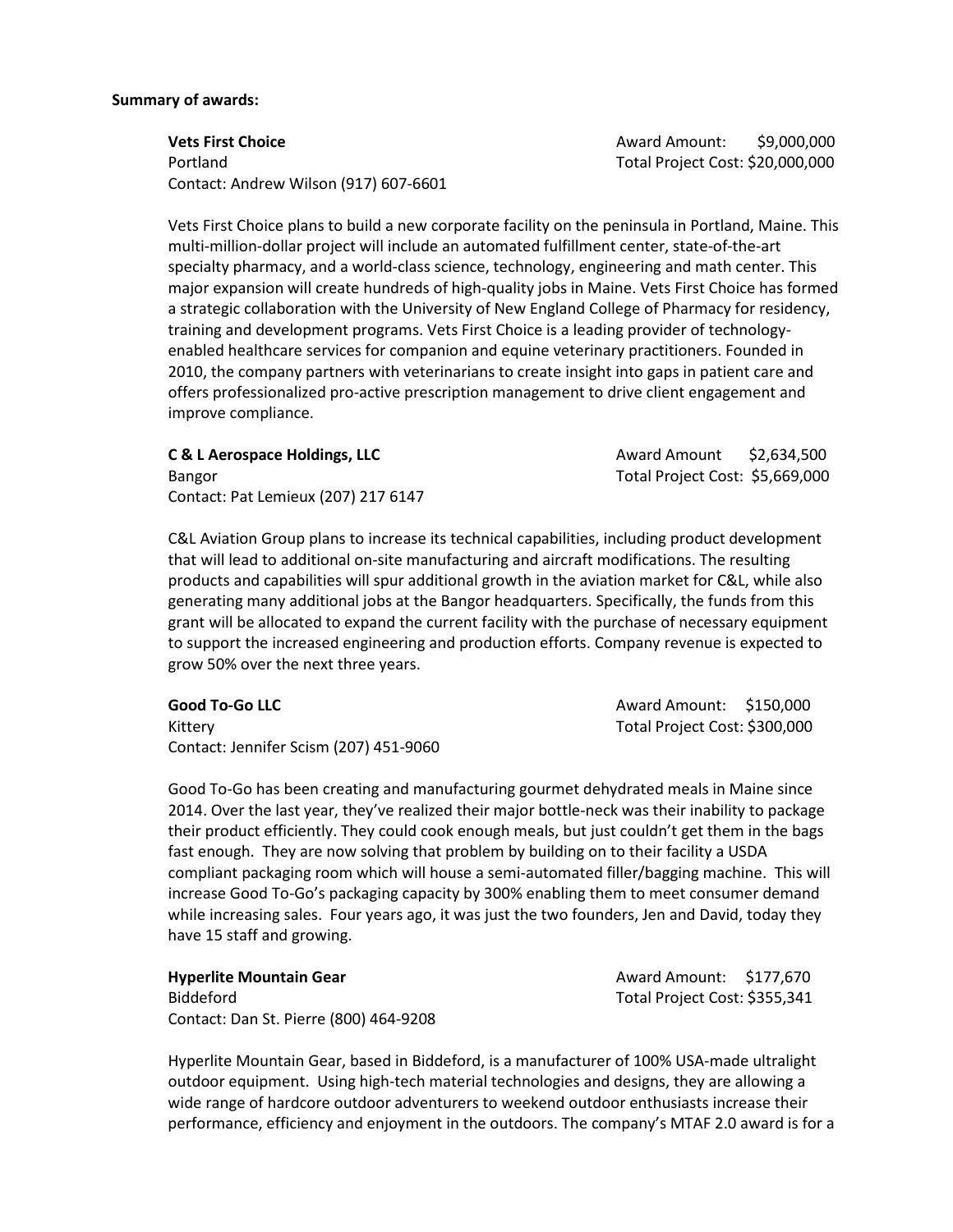production automation and efficiency project that will help further commercialize manufacturability and market competitiveness of their high-tech, high-quality, highperformance gear line

**The Jackson Laboratory Award Amount: \$12,500,000** Bar Harbor **Markor Total Project Cost: \$60,000,000** Contact: Sarah Laskowski at 860-837-2102

The Jackson Laboratory (JAX) is constructing a state-of-the-art research mouse production facility in Ellsworth, Maine The facility will include innovative, automated systems for handling production materials. These systems will significantly increase production safety and efficiency and enhance product quality and consequently will advance the Laboratory's position as the global leader in research mouse production. JAX has committed \$75 million to phase 1 of the 3 phase project and will match the \$12.5 million grant from MTAF with an additional \$47.5 million, to complete the project's second phase.

Projects approved went through extensive due diligence, with primary focus on the stated desired economic outputs of growth or retention of market share, increased revenues, expanded employment and retained jobs, and the feasibility of the proposed projects to achieve their projected outputs. Requests were ranked against standard criteria and then against each other in terms of meeting the guiding principles established for the program.

During the application period, MTI received 183 Maine Technology Asset Fund 2.0 (MTAF2.0) proposals seeking, in aggregate, close to \$381 million for the \$45 million bond-funded program. The proposals came from all 16 Maine counties and from companies of all maturity levels, from startups to mature enterprises. Additionally, MTI received proposals from companies it has never engaged with previously and even from out-of-state and out-of-country enterprises looking to establish a base of operations in Maine.

"MTI is amazed by the pool of strong projects requesting funds during this Lightning Round," said Brian Whitney, MTI's President. "We look forward to announcing additional awards later this month but are humbled by this responsibility, knowing we are unable to provide funds for many incredible projects happening at innovative companies all over Maine. The five awards are representative of the exciting and well-executed projects currently underway across our innovation economy. Collectively MTI will work with the rest of our innovation economy partners to make sure Maine builds and recruits the talent it needs to fill the high paying new jobs being created through this bond and will also work with our partner organizations to try to provide financing for many of the other projects in the pool."